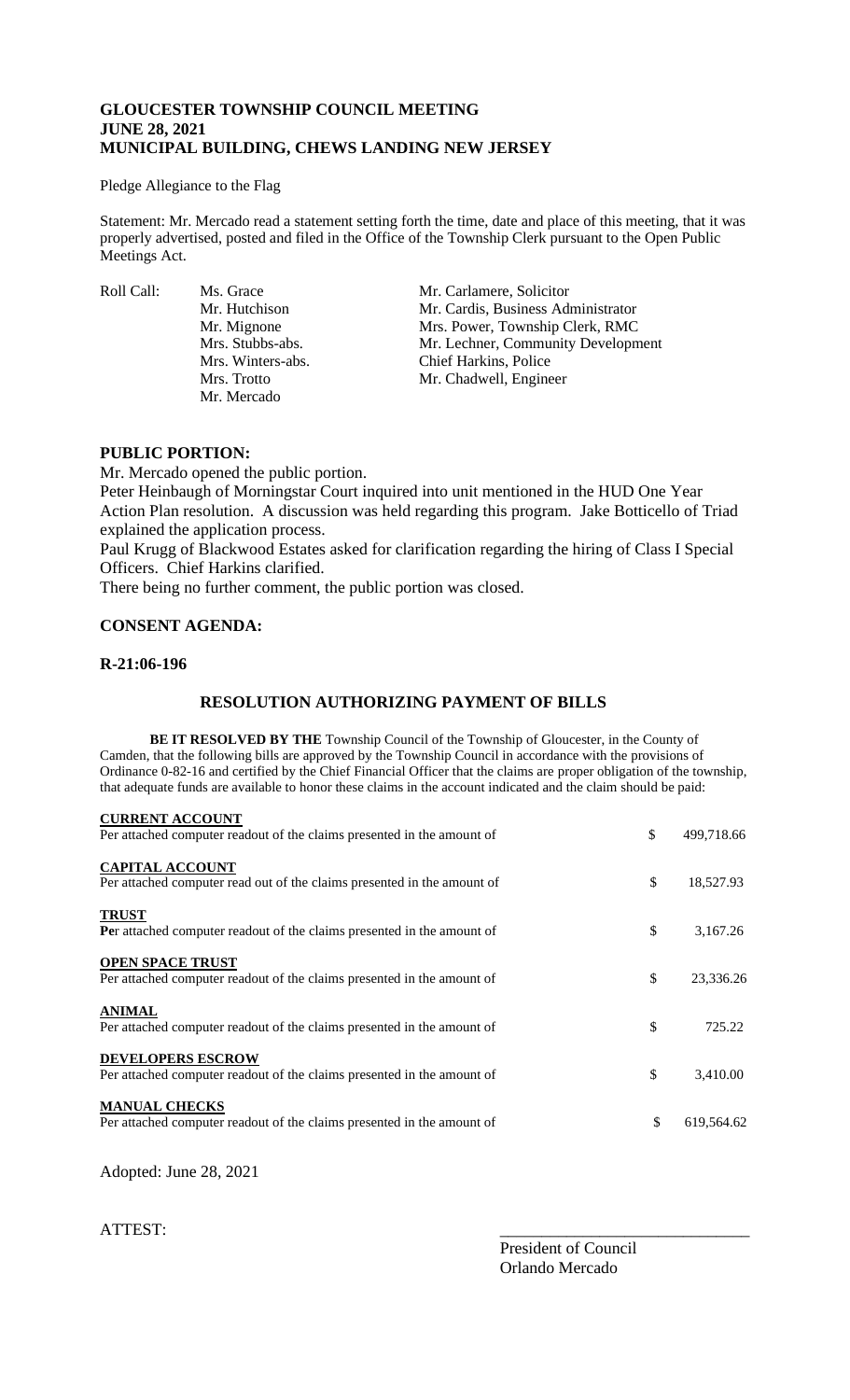Township Clerk, Nancy Power, RMC

\_\_\_\_\_\_\_\_\_\_\_\_\_\_\_\_\_\_\_\_\_\_\_\_\_\_

Mr. Hutchison made a motion to adopt, seconded by Ms. Grace. Roll call vote: All in favor. Motion carried. 5-0.

#### **R-21:06-197**

# **RESOLUTION AUTHORIZING REFUNDING OF TAXES**

**BE IT RESOLVED,** by the Township Council of the Township of Gloucester to authorize the refunding of the following credit balances for reasons listed below:

| <b>BLOCK/LOT</b> | <b>NAME/ADDRESS</b>                                                                             | <b>AMOUNT</b> | <b>REASON</b>      |
|------------------|-------------------------------------------------------------------------------------------------|---------------|--------------------|
| 18105/22         | Gabriel & Jin Grasso<br>22 Lane of Acres<br>Sicklerville, NJ 08081                              | \$884.00      | Overpayment        |
| 15708/46         | CoreLogic<br>Attn: Refund Dept<br>3001 Hackberry Rd<br>Irving, TX 75063<br>For: 1 La Jolla Lane | 1,466.87      | Overpayment<br>15F |

Adopted: June 28, 2021

President of Council Orlando Mercado

\_\_\_\_\_\_\_\_\_\_\_\_\_\_\_\_\_\_\_\_\_\_\_\_\_\_\_\_\_\_

Township Clerk Nancy Power, RMC

\_\_\_\_\_\_\_\_\_\_\_\_\_\_\_\_\_\_\_\_\_\_\_\_\_\_\_\_

Mr. Hutchison made a motion to adopt, seconded by Ms. Grace. Roll call vote: All in favor. Motion carried. 5-0.

#### **R-21:06-198**

## **RESOLUTION OF THE TOWNSHIP COUNCIL OF THE TOWNSHIP OF GLOUCESTER, COUNTY OF CAMDEN, STATE OF NEW JERSEY CONFIRMING THE GREEN ACRES ENABLING RESOLUTION OF THE NEW JERSEY DEPARTMENT OF ENVIRONMENTAL PROTECTION**

**WHEREAS,** the New Jersey Department of Environmental Protection, Green Acres Program ("State"), provides loans and/or grants to municipal and county governments and grants to nonprofit organizations for assistance in the acquisition, development, and stewardship of lands for outdoor recreation and conservation purposes; and

**WHEREAS,** the Township of Gloucester, Camden County, New Jersey desires to further the public interest by obtaining funding in the amount of \$404,658.81, in the form of a \$303,494.11 matching grant and, if available, a \$101,164.70 loan, from the State to fund the following project(s): Replacement of Playground Equipment at 31 Mayapple Road in the Mulberry Station and Replacement of Playground Equipment at 92 Sturbridge Drive in Sturbridge Oaks at a total project cost of \$404,658.81;

**NOW, THEREFORE,** the governing body/board resolves that Mayor David Mayer or the successor to the office of Mayor is hereby authorized to:

(a) Make application for such a loan and/or such a grant,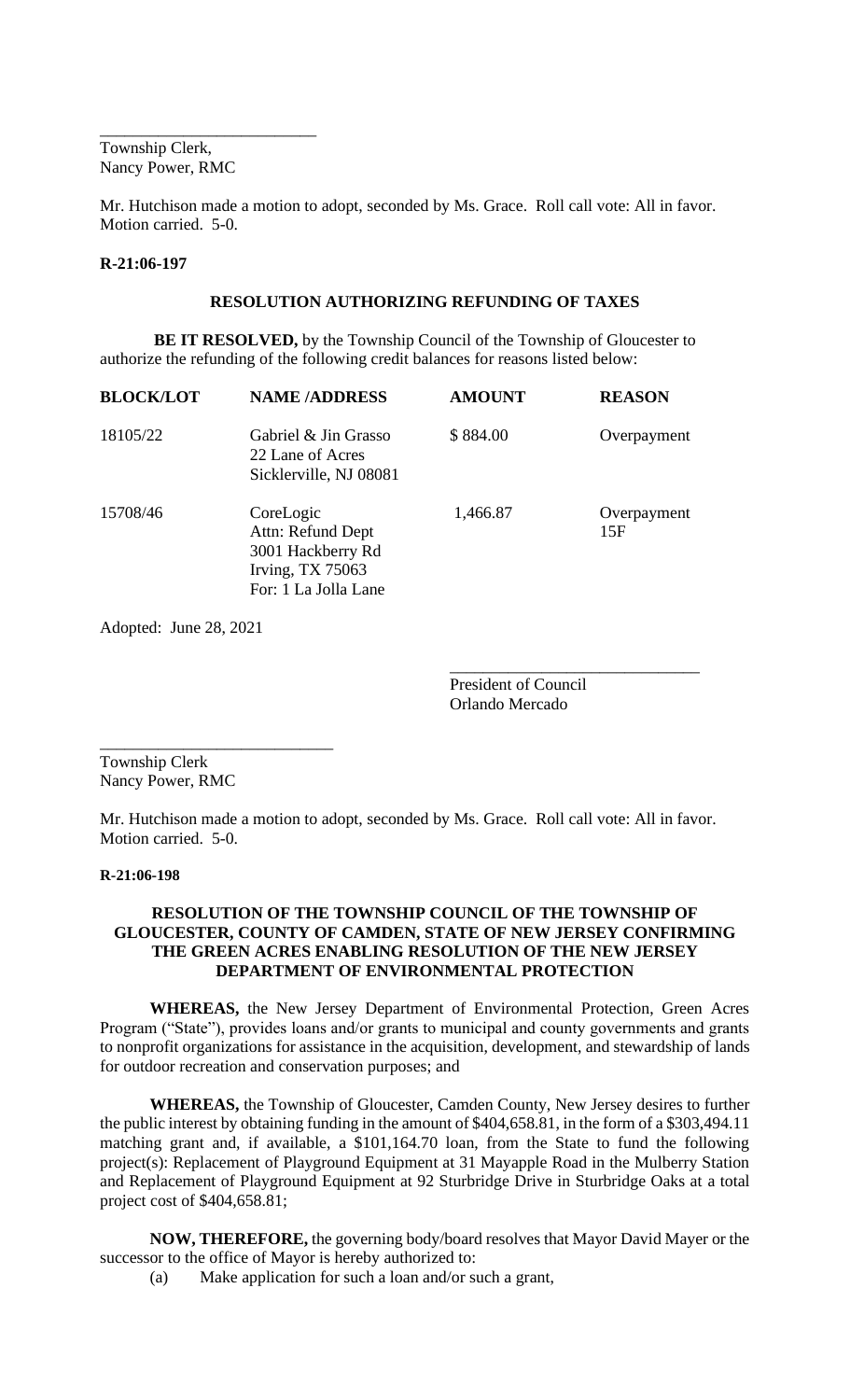- (b) Provide additional application information and furnish such documents as may be required, and
- (c) Act as the authorized correspondent of the above-named applicant; and

**WHEREAS,** the State shall determine if the application is complete and in conformance with the scope and intent of the Green Acres Program, and notify the applicant of the amount of the funding award; and

**WHEREAS,** the applicant is willing to use the State's funds in accordance with such rules, regulations and applicable statutes, and is willing to enter into an agreement with the State for the above-named project;

**NOW, THEREFORE, BE IT FURTHER RESOLVED** by the Township Council of the Township of Gloucester

- 1. That the Mayor of the Township of Gloucester is hereby authorized to execute an agreement and any amendment thereto with the State known as *Replacement of Playground Equipment at Mulberry Station and Sturbridge Oaks;*
- 2. That the applicant has its matching share of the project, if a match is required, in the amount of \$101,164.70;
- 3. That, in the event the State's funds are less than the total project cost specified above, the applicant has the balance of funding necessary to complete the project;
- 4. That the applicant agrees to comply with all applicable federal, state, and local laws, rules, and regulations in its performance of the project; and
- 5. That this resolution shall take effect immediately.

Adopted: June 28, 2021

President of Council Orlando Mercado

\_\_\_\_\_\_\_\_\_\_\_\_\_\_\_\_\_\_\_\_\_\_\_\_\_\_\_\_\_\_

\_\_\_\_\_\_\_\_\_\_\_\_\_\_\_\_\_\_\_\_\_\_\_\_\_\_\_\_ Township Clerk Nancy Power, RMC

Mr. Hutchison made a motion to adopt, seconded by Ms. Grace. Roll call vote: All in favor. Motion carried. 5-0.

# **R-21:06-199**

# **RESOLUTION OF THE COUNCIL OF THE TOWNSHIP OF GLOUCESTER APPROVING THE HUD CDBG FY2021-2022 ONE YEAR ACTION PLAN**

**WHEREAS,** under Title 1 of the Housing and Community Development Act of 1974, as amended, the Secretary of the U.S. Department of Housing and Urban Development, HUD, is authorized to extend financial assistance to communities in the elimination or prevention of slums and urban blight or activities which will benefit low and moderate income individuals and families, or other urgent community development needs; and

**WHEREAS,** the Township is required to prepare annually an Action Plan for each of the five years included in the current Consolidated Plan, said Action Plan to describe the amount of funding to be received from HUD and the Township's plans for using that funding; and

**WHEREAS,** the Township has completed an Annual Action Plan for FY 2021 through 2022 and offered said Plan for public display and comment for the prescribed period; and

**WHEREAS,** HUD has advised the Township that its allocation for FY 2020 is \$291,640; and the Township anticipates \$28,000 in program income for a total of \$319,640; and the Township, has developed an Annual Action Plan for the use of those funds and has offered said Plan for public display and comment for the prescribed period; and

**WHEREAS,** The Township Council of the Township of Gloucester has reviewed the CDBG Annual Action Plan for FY 2021, as presented by the Grants Office;

**NOW THEREFORE BE IT RESOLVED,** by the Township Council of the Township of Gloucester that: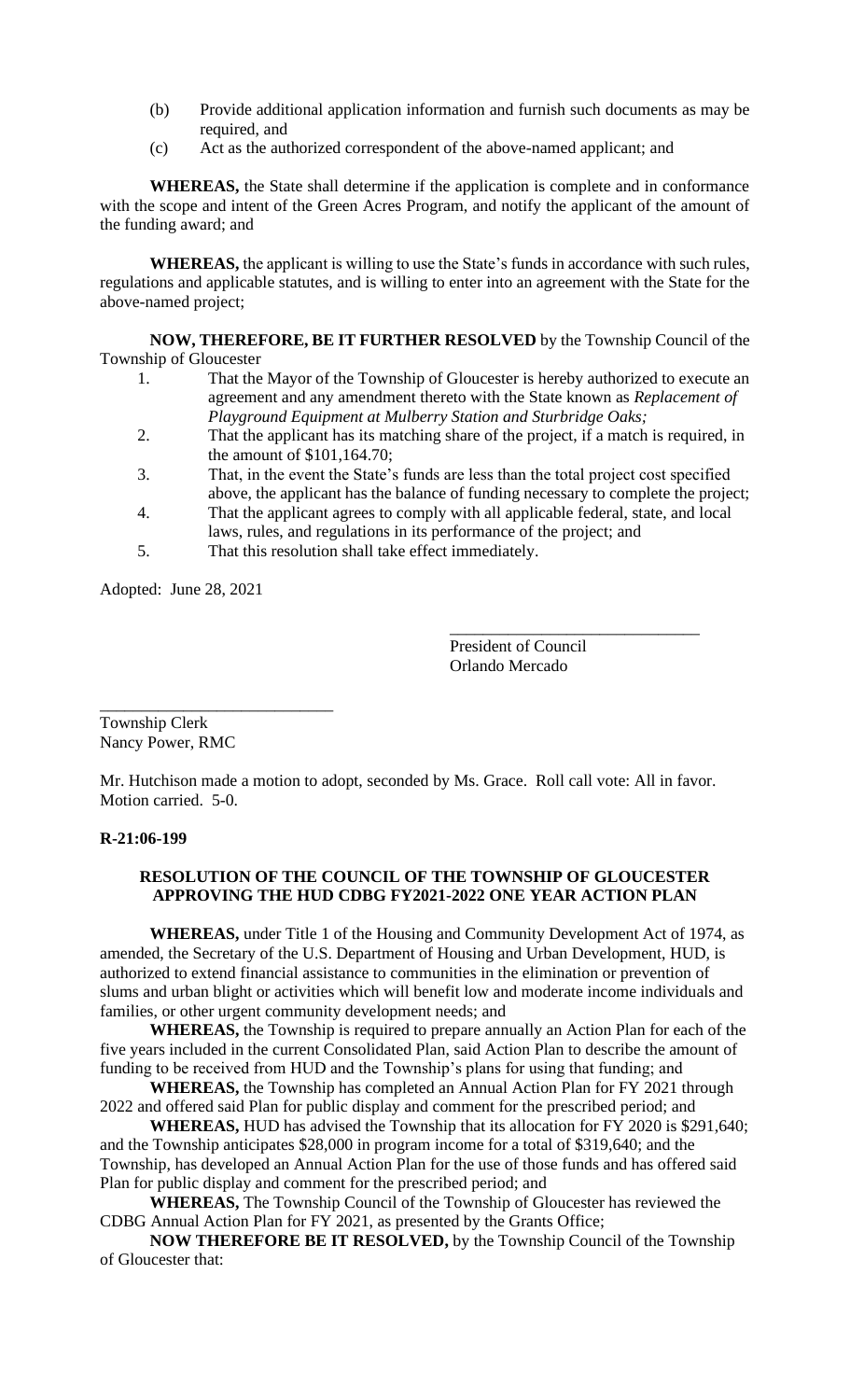- Section 1. The Annual Action Plan for FY 2021 for the CDBG Program is hereby, in all respects, approved.
- Section 2. The Mayor of the Township of Gloucester, on behalf of the Township Council, is hereby authorized to provide such assurances and certifications as required by HUD and any supplemental or revised data which HUD may request in connection with the review of this application.

Adopted: June 28, 2021

President of Council Orlando Mercado

\_\_\_\_\_\_\_\_\_\_\_\_\_\_\_\_\_\_\_\_\_\_\_\_\_\_\_\_

Township Clerk Nancy Power, RMC

\_\_\_\_\_\_\_\_\_\_\_\_\_\_\_\_\_\_\_\_\_\_\_\_\_\_\_\_

Mr. Hutchison made a motion to adopt, seconded by Ms. Grace. Roll call vote: All in favor. Motion carried. 5-0.

### **R-21-06-200**

### **RESOLUTION REQUESTING THE INSERTION OF A SPECIAL ITEM OF REVENUE IN THE BUDGET OF ANY COUNTY OR MUNICIPALITY PURSUANT TO N.J.S.A. 40A:4-87 (Chapter 159 P.L. 1948)**

**WHEREAS,** N.J.S.A. 40A:4-87 provides that the Director of the Division of Local Finance may approve the insertion of any special item of revenue in the budget of any County or Municipality when such item has been made available by Law and the amount thereof was not determined at the time of the adoption of the budget, and

**WHEREAS,** said Director may also approve the insertion of an item of appropriation for equal amount.

**WHEREAS,** the Chief Financial Officer has certified that the Township has received a grant in the amount of \$5,306.18 Stationhouse Adjustment Program.

**NOW THEREFORE, BE IT RESOLVED** that the Township of Gloucester hereby requests the Director of Division of Local Finance to approve the insertion of an item of revenue in the 2021 CY Budget in the amount of \$5,306.18 which item is now available as revenue from the receipt of the Stationhouse Adjustment Program.

**BE IT FURTHER RESOLVED** that a like sum of \$5,306.18 is hereby appropriated under the caption of:

OPERATIONS "EXCLUDED FROM CAP" Stationhouse Adjustment Program \$5,306.18

**BE IT FURTHER RESOLVED** that the Township CFO email a certified copy of this resolution to the Director of Local Government Services for approval.

ADOPTED: June 28, 2021

\_\_\_\_\_\_\_\_\_\_\_\_\_\_\_\_\_\_\_\_\_\_\_\_\_\_\_\_\_\_ President of Council Orlando Mercado

ATTEST:

Township Clerk Nancy Power, RMC

\_\_\_\_\_\_\_\_\_\_\_\_\_\_\_\_\_\_\_\_\_\_\_\_\_\_\_\_\_\_\_\_

Mr. Hutchison made a motion to adopt, seconded by Ms. Grace. Roll call vote: All in favor. Motion carried. 5-0.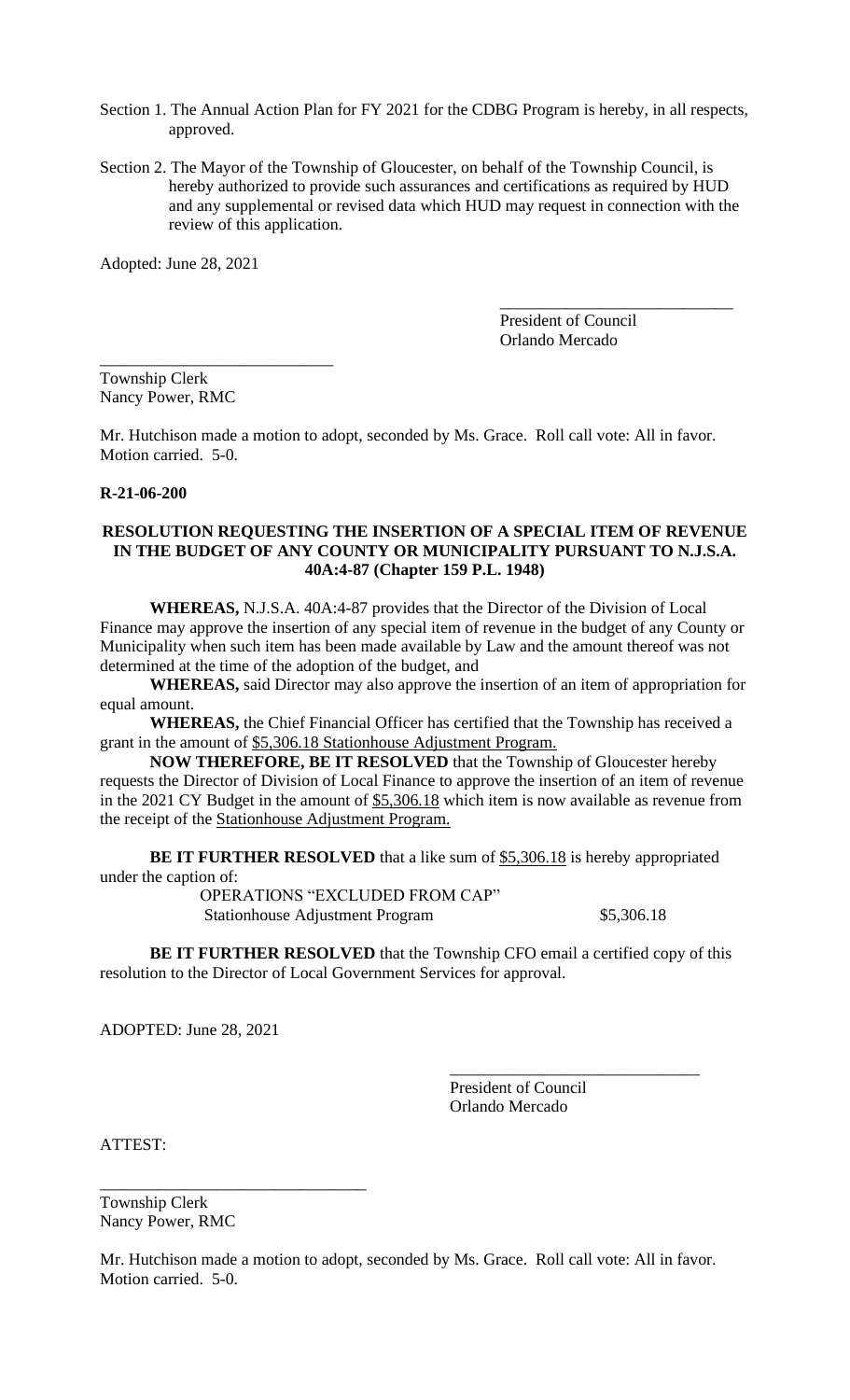## **RESOLUTION AUTHORIZING EXECUTION OF A SHARED SERVICES AGREEMENT (FORMERLY KNOWN AS AN INTERLOCAL SERVICES AGREEMENT) BETWEEN THE CAMDEN COUNTY VOCATIONAL TECHNICAL SCHOOL BOARD OF EDUCATION AND THE TOWNSHIP OF GLOUCESTER PURSUANT TO N.J.S.A. 40:8A-1 ET SEQ. FOR SPECIAL RESOURCE OFFICER FOR THE EXTENDED SCHOOL YEAR PROGRAM**

**WHEREAS,** the Township Council of the Township of Gloucester ("Township") desires to enter into a Shared Service Agreement to authorize the implementation and administration of the Township to provide resource officer/security officer (hereinafter "SRO") for Camden County Vocational Technical School Board of Education for the extended school year program; and

**WHEREAS,** the Township will provide one (1) SRO officer to Camden County Vocational Technical School Board of Education from July 1<sup>st</sup> through July 31<sup>st</sup>, 2021 from 6:30 AM to 1:30 PM; and

**WHEREAS,** funds are available for the purpose.

**NOW, THEREFORE, BE IT RESOLVED** by the Township Council of the Township of Gloucester, Camden County, New Jersey, that the Mayor and the Township Clerk of the Township of Gloucester, be and are hereby authorized to execute and deliver on behalf of the Township the Shared Services Agreement between the Township and the Camden County Vocational Technical School Board of Education. A copy of said Agreement shall be available for public inspection upon execution in the Office of the Township Clerk of the Township of Gloucester.

Adopted: June 28, 2021

President of Council Orlando Mercado

\_\_\_\_\_\_\_\_\_\_\_\_\_\_\_\_\_\_\_\_\_\_\_\_\_\_\_\_

ATTEST:

Township Clerk Nancy Power, RMC

\_\_\_\_\_\_\_\_\_\_\_\_\_\_\_\_\_\_\_\_\_\_\_\_\_\_

Mr. Hutchison made a motion to adopt, seconded by Ms. Grace. Roll call vote: All in favor. Motion carried. 5-0.

#### **R-21:06-202**

# **RESOLUTION OF THE TOWNSHIP COUNCIL OF THE TOWNSHIP OF GLOUCESTER, CAMDEN COUNTY, NEW JERSEY, AUTHORIZING THE EXECUTION OF AN INTER-MUNICIPAL SERVICE AGREEMENT BY AND BETWEEN THE GLOUCESTER TOWNSHIP MUNICIPAL UTILITIES AUTHORITY AND THE TOWNSHIP OF GLOUCESTER FOR THE USE OF AN EMERGENCY SERVICES CONTRACTOR**

**WHEREAS**, Township of Gloucester ("GT") and the Gloucester Township Municipal Utilities Authority ("GTMUA") have determined that the use of GTMUA's "EMERGENCY SERVICES CONTRACT with R.D. ZEULI, INC.", awarded pursuant to GTMUA Resolution R-06-20-57, on June 18, 2020, with a one year extension pursuant to GTMUA Resolution R-06- 21-56 on June 17, 2021, and the parties have determined that such an Agreement will be beneficial and cost effective to Gloucester Township and it's taxpayers; and

**WHEREAS**, GT and GTMUA intend, by virtue of an Interlocal Services Agreement to set forth the terms and conditions of said Agreement; and

**WHEREAS,** GTMUA has agreed to assume lead agency responsibilities; and

**WHEREAS,** the Uniform Shared Services and Consolidation Act, N.J.S.A. 40A:65-1 et seq. encourages and promotes local units working together in an effort to save taxpayer dollars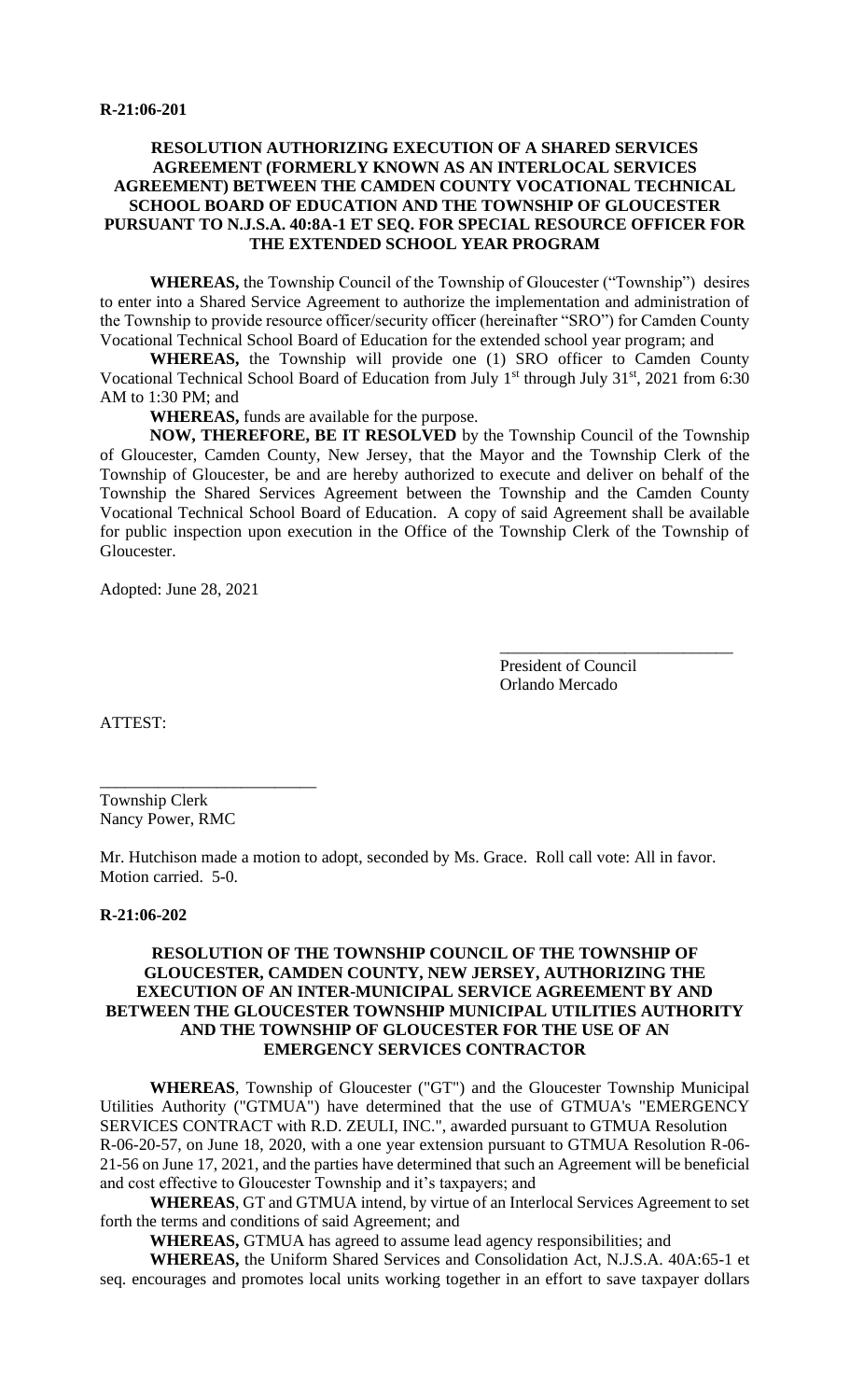and promote government efficiencies; and

**WHEREAS,** Township Council desires to authorize the execution of an Inter-Municipal Service Agreement in the form attached hereto and made a part hereof, the form of which has been reviewed and approved by the Business Administrator and Solicitor for the Township of Gloucester.

**NOW, THEREFORE, BE IT RESOLVED** by the Township Council of the Township of Gloucester as follows:

- 1. The provisions of the WHEREAS clauses set forth above are incorporated herein by reference and made a part hereof.
- 2. The Mayor and or Business Administrator of the Township of Gloucester are hereby authorized to execute the subject Inter-Municipal Service Agreement in a form approved by the Township Business Administrator and Township Solicitor.

Adopted: June 28, 2021

President of Council Orlando Mercado

\_\_\_\_\_\_\_\_\_\_\_\_\_\_\_\_\_\_\_\_\_\_\_\_\_\_\_\_\_\_\_\_\_

ATTEST:

Township Clerk Nancy Power, RMC

\_\_\_\_\_\_\_\_\_\_\_\_\_\_\_\_\_\_\_\_\_\_\_\_\_\_\_

Mr. Hutchison made a motion to adopt, seconded by Ms. Grace. Roll call vote: All in favor. Motion carried. 5-0.

**R-21:06-203**

### **RESOLUTION AFFIRMING THE APPOINTMENT OF SPECIAL POLICE OFFICERS – CLASS I**

**WHEREAS**, the hiring of 12 Special Police Officers – Class I was approved by the Mayor of the Township of Gloucester; and

**WHEREAS**, one of the requirements of the Police Training Academy requires that a resolution be adopted by the Township Council of the Township of Gloucester appointing the following individuals as Special Police Officers – Class I for the Township of Gloucester:

> Bryan Buchbinder Joseph Baran Kayla Walton

**NOW, THEREFORE, BE IT RESOLVED** by the Township Council of the Township of Gloucester that the above mentioned Special Police Officers – Class I have been appointed.

Adopted: June 28, 2021

President of Council Orlando Mercado

\_\_\_\_\_\_\_\_\_\_\_\_\_\_\_\_\_\_\_\_\_\_\_\_\_\_\_\_\_\_\_

ATTEST: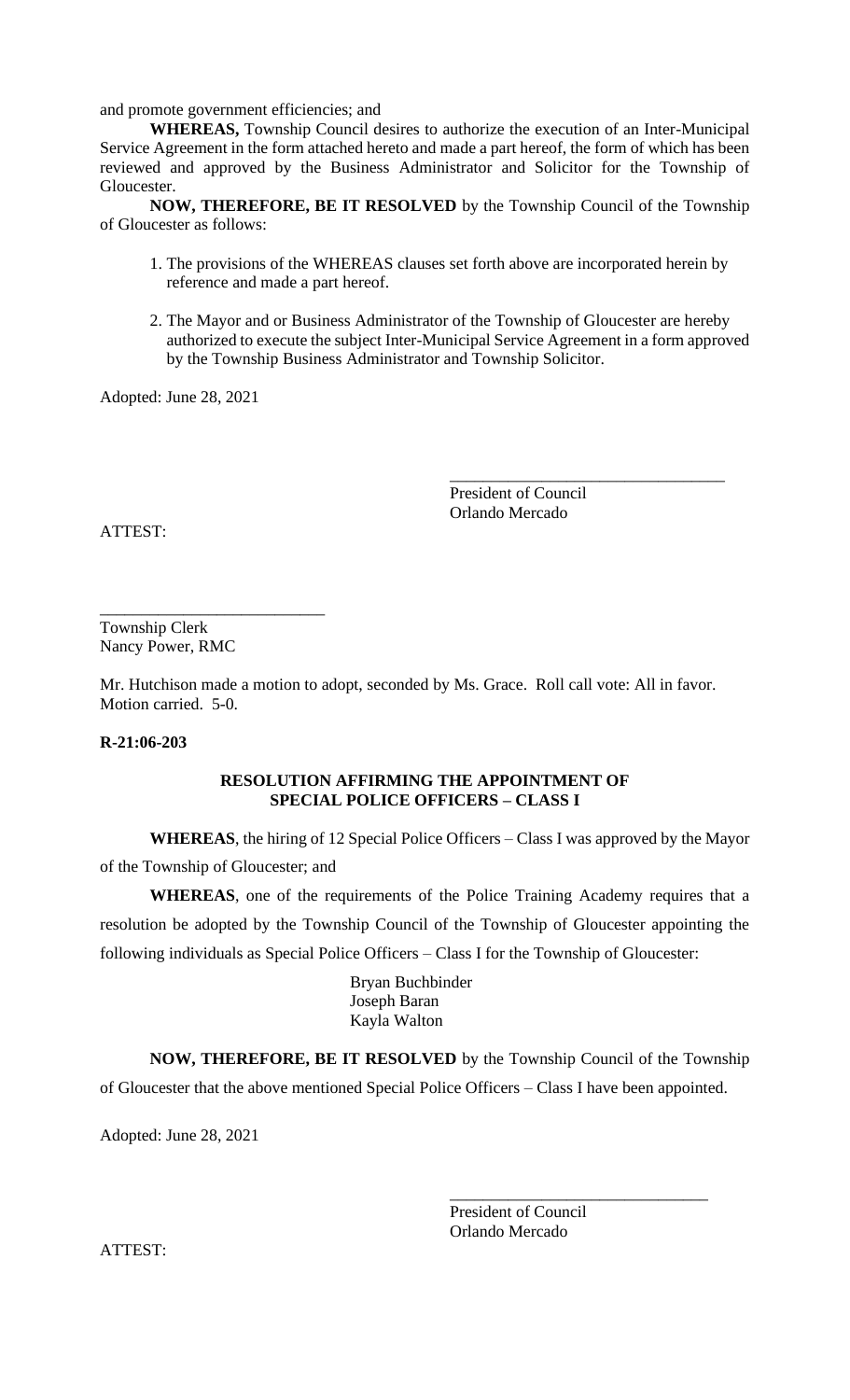Township Clerk Nancy Power, RMC

\_\_\_\_\_\_\_\_\_\_\_\_\_\_\_\_\_\_\_\_\_\_\_\_\_\_\_\_\_\_

Mr. Hutchison made a motion to adopt, seconded by Ms. Grace. Roll call vote: All in favor. Motion carried. 5-0.

#### **R-21:06-204**

### **RESOLUTION AUTHORIZING RELEASE OF SECURITIES FOR THE SHOPPES AT CROSS KEYS MONUMENTS IN THE TOWNSHIP OF GLOUCESTER**

**WHEREAS**, the developer of The Shoppes at Cross Keys has supplied the Township of Gloucester with securities for concrete monuments in the Township of Gloucester; and

**WHEREAS**, the Engineer has inspected this project and has given his report to the Township Council of the Township of Gloucester;

**NOW, THEREFORE, BE IT RESOLVED** that the Township Council of the Township of Gloucester does hereby authorize the cash performance guarantee established in the amount of \$500.00 be released.

Adopted: June 28, 2021

President of Council Orlando Mercado

ATTEST:

Township Clerk Nancy Power, RMC

Mr. Hutchison made a motion to adopt, seconded by Ms. Grace. Roll call vote: All in favor. Motion carried. 5-0.

#### **R-21:06-205**

## **RESOLUTION AUTHORIZING RENEWAL OF PLENARY RETAIL DISTRIBUTION LIQUOR LICENSE IN THE TOWNSHIP OF GLOUCESTER**

 **WHEREAS,** the following has made application for renewal of a Plenary Retail Distribution Liquor License in the Township of Gloucester:

| <b>NAME</b>            | <b>TRADING AS</b> | <b>LICENSE NO.</b> |
|------------------------|-------------------|--------------------|
| Glendora Liquors, Inc. | In Pocket         | 0415-44-016-004    |

**WHEREAS,** application for renewal has been properly advertised by Alcoholic Beverage Control, and

**WHEREAS,** no written objections have been filed, and

**WHEREAS,** the Township Council of the Township of Gloucester has no objections and furthermore is not aware of any circumstances or provisions of law or local ordinance which would prohibit the renewal of a Plenary Retail Distribution Liquor License in the Township of Gloucester,

**NOW, THEREFORE, BE IT RESOLVED** that the Township Council of the Township of Gloucester, County of Camden that the application for renewal of a Plenary Retail Distribution Liquor License is hereby granted and that the Township Clerk is hereby authorized to execute the necessary documents and certificates effective July 1, 2021.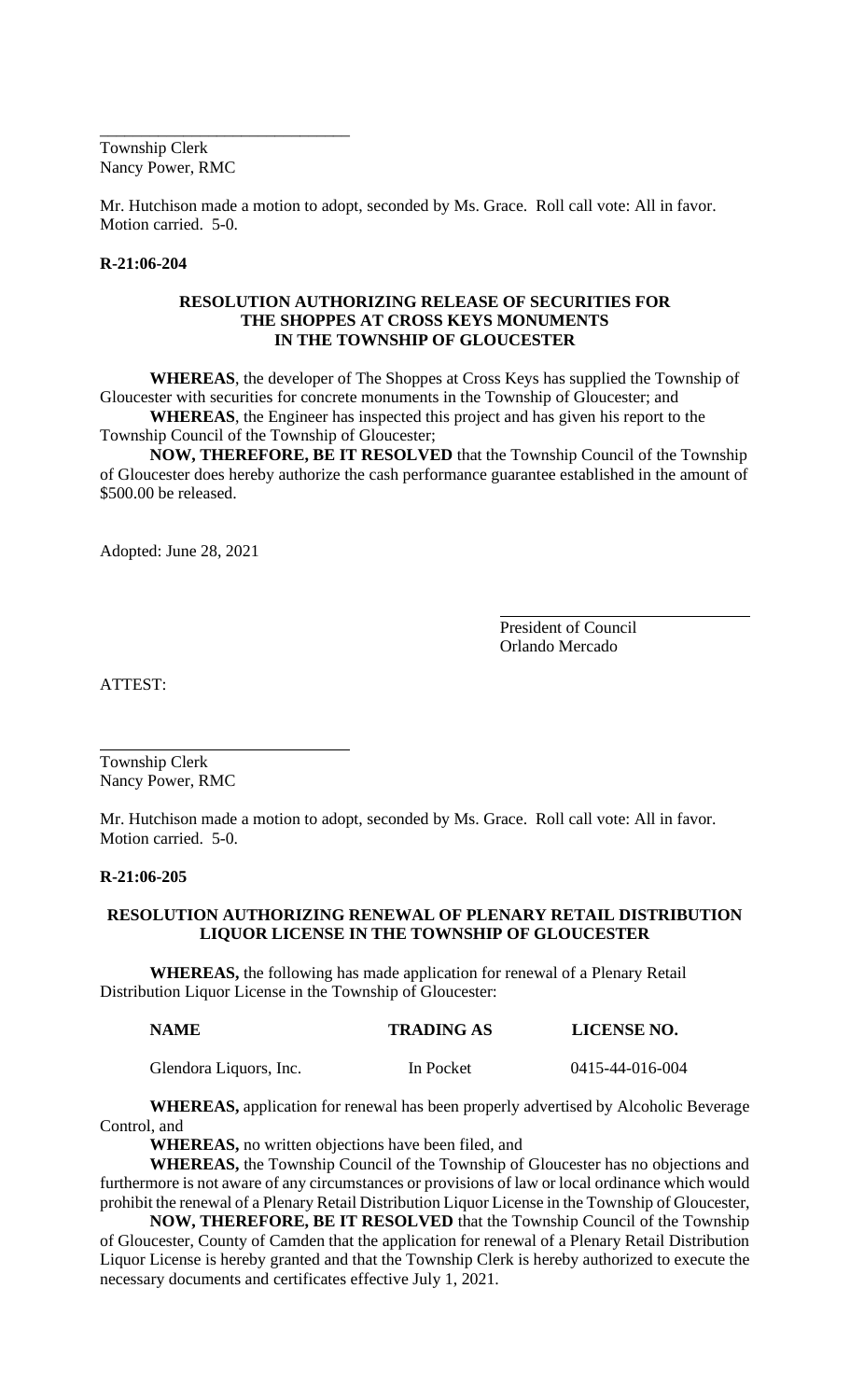\_\_\_\_\_\_\_\_\_\_\_\_\_\_\_\_\_\_\_\_\_\_\_\_\_\_\_\_

President of Council Orlando Mercado

\_\_\_\_\_\_\_\_\_\_\_\_\_\_\_\_\_\_\_\_\_\_\_\_\_\_\_\_\_\_

Township Clerk Nancy Power, RMC

Mr. Hutchison made a motion to adopt, seconded by Ms. Grace. Roll call vote: All in favor. Motion carried. 5-0.

# **GT E-GOV ACCESS:**

Sam Sweet of Elizabeth Place asked the following questions:

*1. Do we have updated numbers for the Gloucester Township small business grants?*

- *2. How many applicants have applied?* 94 applicants applied
- *3. How many have been approved?* 23 have been approved
- *4. How many were disapproved?* 29 were disapproved
- *5. How many are still in review?* 6 are in review
- *6. Is there a list of recipients?* Yes

Denise Coyne of Chews Landing Road asked the following questions:

*1. What is the status of the agreement of sale for block 12301 lot 4 from the Township back to the GTHA? Almost 6 months have passed. What is the issue holding it up?* Mr. Mercado explained attorneys are reviewing.

*2. When can we anticipate T & M Associates' presentation of the Village of Gloucester Township amended redevelopment plan?*

Mr. Lechner stated the administration is focusing on getting through the Blackwood West Redevelopment Plan.

*3. Mr. Slachetka of T & M Associates stated on June 14th that the community is a stakeholder in the Village of Gloucester Township redevelopment plan. Were notices of the stakeholder meeting published?*

Mr. Lechner stated he cannot speak for Mr. Slachetka.

*4. When and where did the stakeholder meetings for the Village of GT take place and who was in attendance? Were minutes taken?*  Mr. Lechner stated he did not have this information.

# **PUBLIC PORTION:**

Mr. Mercado opened the public portion.

Brian Burns of Erial asked for an update regarding the closing of the Roselyn Bridge property. Mr. Carlamere provided an update. A discussion was held regarding two adjoining properties. Paul Krug of Blackwood Estates expressed his support of Mr. Burns and the purchasing of these properties. Mr. Krug asked for clarification regarding the GTHA property transfer. A discussion was held. A conversation regarding the Blackwood West Redevelopment Zone followed. Sam Sweet of Erial asked for more clarification regarding the small business grant applicants. Mr. Mercado clarified. Mr. Cardis addressed Mr. Sweet's questions from the previous council meeting.

Jacklyn Thompson of Brittany Woods described a community clean up event that took place in Brittany Woods. Ms. Thompson presented the idea of community lawnmowers to assist with lawncare in the community. Ms. Thompson also asked about installing speedbumps. Mr. Mercado and Chief Harkins described speedbumps in neighborhoods. There being no further comment, the public portion was closed.

# **POLLING OF DIRECTORS:**

Chief Harkins shared with council the past community event in Brittany Woods with the police department and public works.

# **POLLING OF COUNCIL:**

Mr. Hutchison thanked everyone for coming out.

Ms. Grace thanked Ms. Thompson for her assistance in helping to make Brittany Woods better.